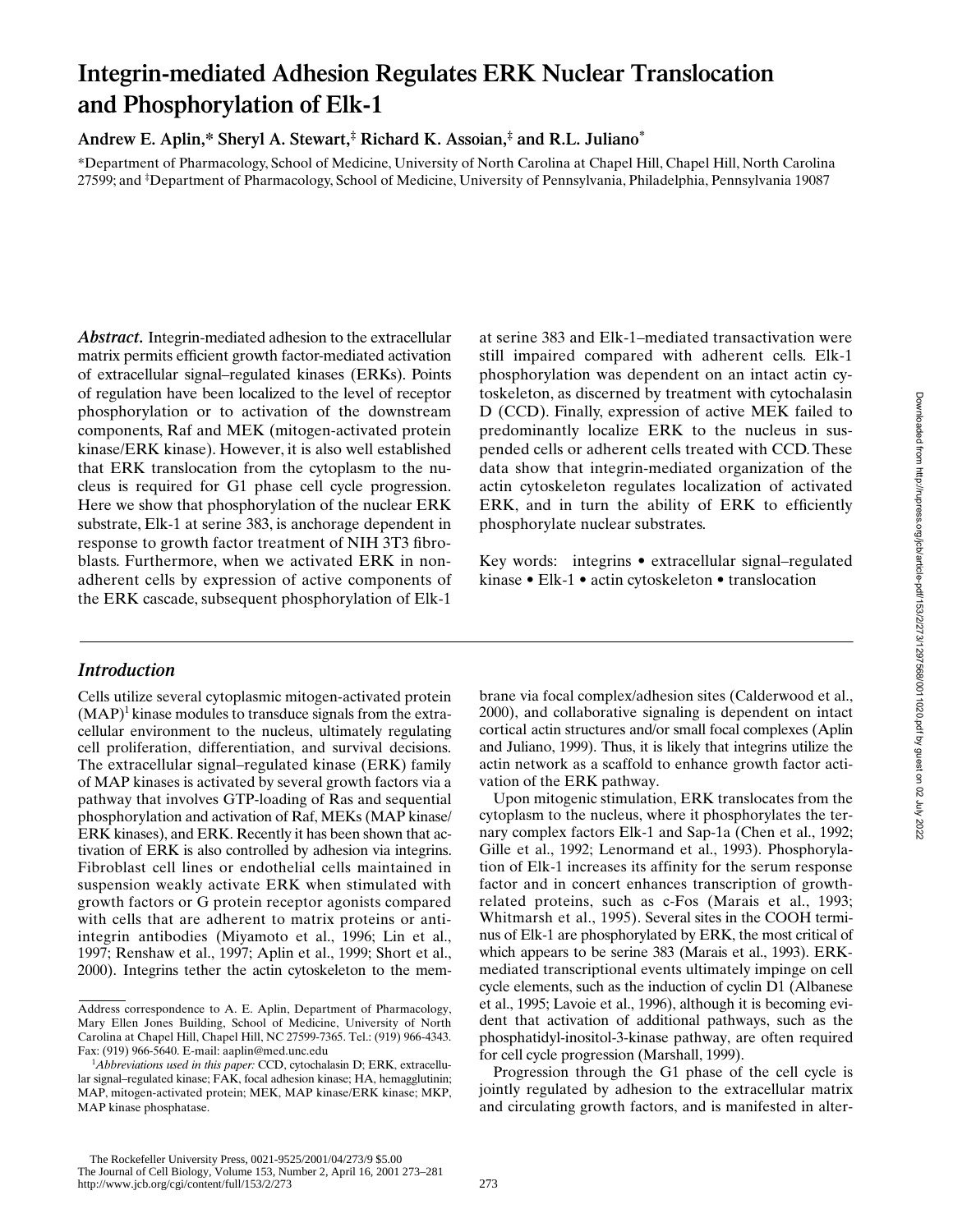ations in the levels of cyclin D1 and the cyclin-dependent kinase inhibitors,  $p21^{cip1}$  and  $p27^{kip1}$  (Assoian, 1997; Bottazzi et al., 1999). Integrin–growth factor collaboration leading to efficient activation of ERK correlates with anchorage-dependent effects on cyclin D1 levels (Roovers et al., 1999). Nonetheless, recent reports provide evidence that simply activating ERK in the absence of integrin engagement is not always sufficient for cyclin D1 expression. Thus, Roovers et al. reported that forced activation of ERK in suspended NIH 3T3 cells substantially overrides the adhesion requirement for expression of cyclin D1 (Roovers et al., 1999). In contrast, Le Gall et al. (1998) found that forced ERK activation is not sufficient to induce cyclin D1 and downstream events, such as hyperphosphorylation of the retinoblastoma protein and S phase entry, in suspended CCL 39 fibroblasts. Together, these data raise the possibility that the regulatory effect of integrins on the ERK pathway may extend beyond the level of ERK activation.

ERK translocation to the nucleus is essential for G1 phase progression (Brunet et al., 1999). In resting conditions, ERK is anchored in the cytoplasm by its association with MEK (Fukuda et al., 1997), the microtubule network (Reszka et al., 1995), and phosphatases, for example MAP kinase phosphatase-3 (MKP-3), and the protein tyrosine phosphatase SL (Camps et al., 1998; Blanco-Aparicio et al., 1999). MEK–ERK association is disrupted upon mitogenic stimulation and a proportion of ERK translocates to the nucleus. The requirement for MAP kinases to move between the cytoplasmic and nuclear compartments to fulfill many of their actions highlights the importance of regulated movement through nuclear pore complexes. Active transport between the cytoplasmic and nuclear compartments is a bidirectional process: specific cytoplasmic proteins are imported into the nucleus, and proteins, tRNA, and mRNAs are exported from the nucleus (Gorlich, 1998; Kaffman and O'Shea, 1999). Identification of a consensus nuclear localization signal (NLS) characterized by one or more clusters of basic amino acids in numerous proteins has spurred on the study of the mechanism underlying nucleocytoplasmic trafficking. In general, nuclear import of proteins requires the concerted action of importins  $\alpha$  and  $\beta$  (also known as karyopherins) acting as carrier molecules, the small GTPase Ran, and pp15 (also known as p10 or NTF2). However, ERKs do not contain a consensus nuclear localization sequence. Rather, translocation is dependent on phosphorylation of ERK at the regulatory threonine and tyrosine residues and also on homodimerization (Fukuda et al., 1997; Khokhlatchev et al., 1998). ERK translocation is likely to be an active mechanism possibly through interactions with the importin proteins that play a key role in protein passage across the nuclear membrane (Gorlich, 1998). Once dephosphorylated in the nucleus, ERK is rapidly exported via an active mechanism that is mediated, at least in part, by MEK that has entered the nucleus independently from ERK (Adachi et al., 2000).

As ERK translocation is a critical determinant in the transcriptional and biological responses to activation of this pathway, we addressed whether ERK activity, in the absence of integrin engagement, was able to impinge on nuclear events. We demonstrate that under conditions of

equivalent ERK activity, ERK-mediated phosphorylation of the transcription factor Elk-1 is diminished in the absence of integrin engagement or upon disruption of the actin cytoskeleton. Additionally, Elk-1–driven gene transcription is low in nonadherent cells despite ERK being activated. Both during nonadherent conditions and in the absence of an intact cytoskeleton in adherent cells, ERK predominantly accumulated in the cytoplasm rather than translocating to the nucleus. Thus, integrin-mediated adhesion permits ERK to efficiently localize in the nucleus and phosphorylate a key downstream nuclear substrate.

### *Materials and Methods*

### *Plasmids*

FLAG epitope–tagged Elk-1 in pCMV5 (Yang et al., 1998) was provided by Dr. A. Sharrocks (University of Manchester, Manchester, England). The 22W Raf cDNA, a gift from Dr. C. Der (University of North Carolina at Chapel Hill), was subcloned into pcDNA3.1 (Invitrogen). pMCL-MEK1- $\Delta$ ED, encoding an active version of MEK1 with an NH<sub>2</sub>-terminal deletion of residues 32–51 and serine residues within its activation loop replaced with acidic amino acids, was from Dr. N. Ahn (University of Colorado, Boulder, CO) (Mansour et al., 1994).

### *Cell Culture and Transfection*

NIH 3T3 and Tet-off NIH 3T3 cells were maintained in DMEM containing 10% bovine calf serum. Additionally, 2  $\mu$ g/ml tetracycline was included in the medium for the Tet-off cell lines as described previously (Roovers et al., 1999; Zhu et al., 2000). Tet-off NIH 3T3 cells harboring either a construct encoding a constitutively active form of MEK1, MEK1- S218D/S222D, [tet-MEK\*-3T3], or cyclin D1 [tet-cyclin D1-3T3] were used. To retain high percentages of cells expressing active MEK, clones were used at low  $(<20$ ) passage numbers. The tet-MEK $*$ -3T3 cell clone 7B was used in these experiments. Transient transfections were performed with SuperFect (QIAGEN) according to the manufacturer's instructions.

### *Cell Adhesion and Preparation of Cell Lysate*

Confluent cells were serum starved and processed as described previously (Aplin and Juliano, 1999). In brief, cells were detached with trypsin, which was subsequently quenched with soybean trypsin inhibitor (GIBCO BRL). Cells were resuspended in DMEM with 1% BSA and incubated nonadherently at 37°C for 45 min in a rotator. Cells were then plated onto dishes coated with  $10 \mu g/ml$  human fibronectin (Collaborative Biomedical Product) for a further 3 h. As indicated, some cells were treated stimulated with 10–20 ng/ml EGF; no significant differences were seen between concentrations within this range. Cells were lysed in a modified RIPA buffer and cell lysates were cleared by centrifugation at 16,000 *g*.

### *Immunofluorescence Microscopy*

Cells replated on glass coverslides were prepared for immunofluorescence microscopy as described previously (Aplin and Juliano, 1999). Elk-1 was detected with anti–Elk-1 polyclonal antibody (New England Biolabs, Inc.). Slides were viewed on a ZEISS Axioskop microscope equipped for epifluorescence and images were captured using MetaMorph imaging software. For confocal microscopy experiments, tet-MEK\*-3T3 and tet-cyclin D1- 3T3 cells were incubated in serum-free DMEM for 24 h and subsequently reseeded onto coverslips for the control monolayer and cytochalasin D  $(CCD; 2 \mu g/ml$  final concentration)-treated cultures, or into petri dishes coated with 1% agarose for the suspension cultures. The cells were maintained in 10% FCS in the absence of tetracycline for either 6 or 9 h to allow for efficient expression of ectopic active MEK and cyclin D1. At selected times spanning G1 phase, control monolayer, CCD, and suspension cultures were fixed and stained as described previously (Zhu et al., 1999). MEK1 was detected with an anti-MEK1 monoclonal antibody (Transduction Laboratories), and ERK was detected with an anti-ERK1 polyclonal antibody (clone K-23; Santa Cruz Biotechnology, Inc.). The immunofluorescence analysis for cyclin D1 was performed using the ammonium sulfate fraction of a polyclonal cyclin D1 antibody prepared against recombinant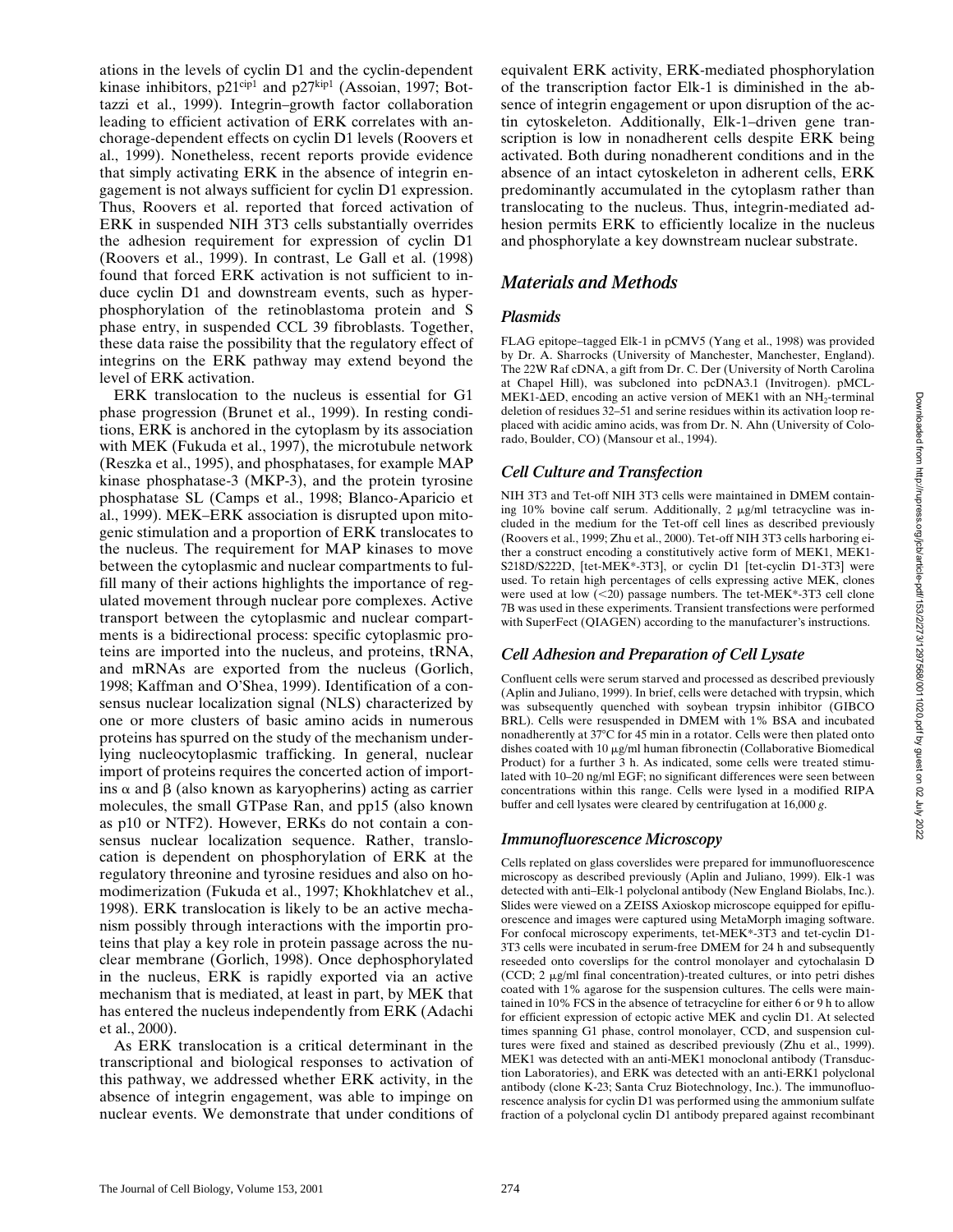murine cyclin D1. Slides were visualized using a Leica TCS 4D confocal immunofluorescence microscope and 1- $\mu$ m sections were captured at 40 $\times$ magnification using an Image Graphics image recorder.

#### *Immunoprecipitation, Western Blotting, and Kinase Reactions*

Immunoprecipitations were performed either overnight or for  $2$  h at  $4^{\circ}C$ from precleared lysates followed by a further incubation with protein G-Sepharose for 2 h at 4°C. FLAG–Elk-1, endogenous focal adhesion kinase (FAK), and hemagglutinin (HA)-ERK1 were immunoprecipitated with anti-FLAG antibody (Sigma-Aldrich), clone 2A7 (Upstate Biotechnology), and anti-HA antibody, 12CA5 (Babco), respectively. Precipitates were washed three times with cold RIPA buffer, and boiled with SDS-PAGE sample buffer to dissociate the proteins. For analysis by Western blotting, samples were separated by SDS-PAGE under reducing conditions. Phosphoserine 383 and total levels of Elk-1 were detected using antibodies from New England Biolabs, Inc. and Santa Cruz Biotechnology, Inc. Antibodies to the Raf COOH terminus (clone C-12; Santa Cruz Biotechnology, Inc.), FAK (clone 77, Transduction Laboratories), MEK (Transduction Laboratories), dually phosphorylated ERK (New England Biolabs, Inc.), total ERK (Santa Cruz Biotechnology, Inc.), and phosphotyrosine (clone 4G10; Upstate Biotechnology) were also used. Immunoreactivity was detected using horseradish peroxidase–conjugated secondary antibodies and enhanced chemiluminescence. HA-ERK1 in vitro kinase assays using myelin basic protein as substrate have also been described previously (Aplin and Juliano, 1999).

### *Luciferase Reporter Assays*

Elk-1 transcriptional activity was determined using a construct encoding a fusion between the GAL4 DNA binding domain and the transactivation domain of Elk-1 (GAL4–Elk-1). NIH 3T3 cells were transfected with 500 ng GAL4–Elk-1, 500 ng of a reporter plasmid controlling the transcription of firefly luciferase (pFR-luc), 10 ng of pRL-CMV-luc (*Renilla* luciferase under the control of the CMV promoter), and  $1 \mu$ g of either pcDNA3-22W Raf or empty vector. Cells were transfected for 4 h, serum starved for 8 h, and then detached from the dish and rolled for 45 min in DMEM/BSA. The subsequent increase in luciferase activity was determined in cells either maintained in suspension or replated on fibronectin for a further 4 h.

Luciferase activities were determined using the dual luciferase assay kit (Promega). Cells were extracted and assayed sequentially for firefly and *Renilla* luciferase activities. Cell lysate  $(20 \mu l)$  was incubated with 100  $\mu l$ of luciferin reagent and luminescence recorded for 10 s in an Analytical Luminescence Laboratory Monolight 2010 luminometer. Subsequently, Stop and Glo<sup>®</sup> reagent (100  $\mu$ l) was added and the specific luminescence from the *Renilla* luciferase was recorded for an additional 10 s. Firefly activities were normalized to *Renilla* luciferase activity.

### *Results*

### *Growth Factor–mediated Phosphorylation of Elk-1 at Serine 383 Is Adhesion Dependent*

Activation of ERK by growth factors in human and mouse fibroblasts is dependent on the state of adhesion (Miyamoto et al., 1996; Lin et al., 1997; Renshaw et al., 1997; Aplin and Juliano, 1999). The transcription factor Elk-1 is a substrate for ERK, and phosphorylation at several COOH-terminal sites, including serine 383, is critical for its transcriptional potential (Marais et al., 1993; Whitmarsh et al., 1995). We initially determined whether Elk-1 displays anchorage-dependent phosphorylation in response to growth factors. NIH 3T3 fibroblasts express low levels of endogenous Elk-1, hence we used transient trans-



*Figure 1.* Adhesion to fibronectin and EGF collaborate to provide efficient phosphorylation of the Elk-1 transcription factor. NIH 3T3 cells were transfected with either pCMV5 (Vector) or pCMV5-FLAG-Elk-1. In A, 1 mg of green fluorescent protein (GFP) was included in the transfections to identify transfected cells. After 48 h, transfected cells were serum starved before being replated in DMEM/BSA on fibronectin-coated coverslips (A) or maintained in suspension (Sus) or replated on fibronectin (Fn)-coated dishes for a further  $3 h (B)$ .  $(A)$ Localization of Elk-1 was determined by immunofluorescence with an Elk-1 antibody and TRITC-conjugated anti–rabbit secondary antibody. The scale bar depicts a 10 micron distance. (B) After the 3-h incubation, cells were treated with 20 ng/ml EGF for 15 min as indicated. Ectopically expressed Elk-1 was immunoprecipitated (IP) from cell lysates from each condition with an M2 FLAG epitope antibody. Immunoprecipitates were analyzed by Western blotting (WB) with antibodies to determine phosphorylated and total Elk-1 levels.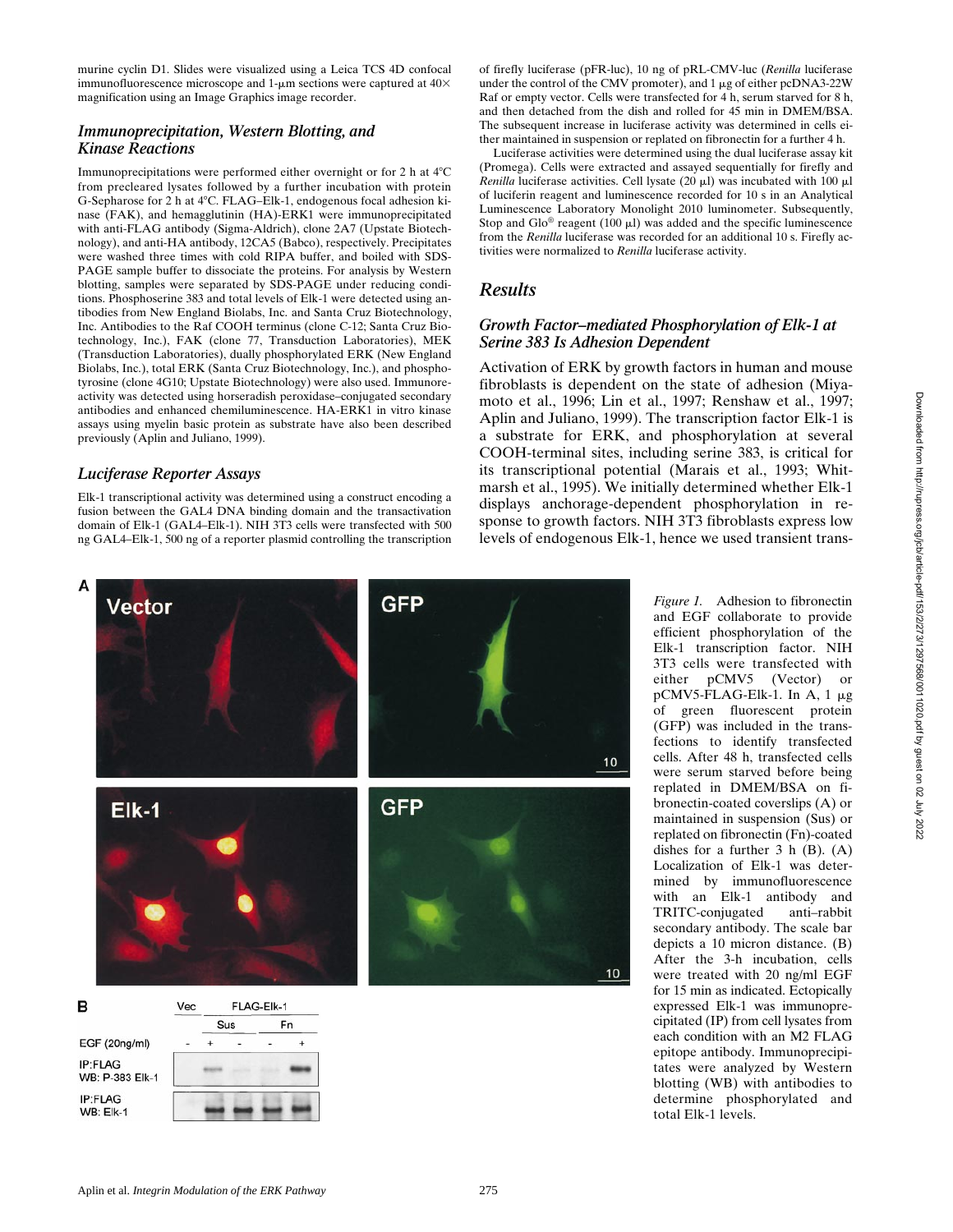

*Figure 2.* Expression of active Raf or MEK in suspended cells is sufficient to activate ERK activity. (A) NIH 3T3 cells transfected either with pcDNA3 vector (Vec) or pcDNA3-22W Raf were analyzed by Western blotting (WB) with the anti-Raf COOH-terminal (C-term) antibody, C12, 48 h after transfection. (B) Cells transfected with HA-ERK1 and either vector (Vec) or 22W Raf were replated onto fibronectin (Fn) or maintained in suspension (Sus) for 3 h, as above. Some cells were then treated with 10 ng/ml EGF for 5 min as indicated. HA-ERK was immunoprecipitated (IP) from cell lysates and assayed for activity by in vitro kinase assay using myelin basic protein (MBP) as a substrate. (C) HA-ERK activity was measured in vector and 22W Raf–expressing cells either under nonadherent or adherent conditions

at several time points. Values were normalized to the activity of HA-ERK at the 2 h time point on Fn. Shown is the mean and standard deviation of three independent experiments. (D) Cells were cotransfected with equivalent levels of HA-ERK1 and MEK1-AED. HA-ERK activity was analyzed, as above, in cells maintained in DMEM/BSA in suspension and adherent conditions for 3 h.

fection of a FLAG-tagged version of Elk-1 which localized to the nucleus as determined by immunofluorescence. Identical results were obtained with antibodies to Elk-1 (Fig. 1 A) and the FLAG epitope (data not shown). The phosphorylation status of Elk-1 was monitored by immunoprecipitation followed by Western blotting with a serine 383 phosphorylation state–dependent antibody. When transfected cells adherent to fibronectin were stimulated with EGF, Elk-1 was robustly phosphorylated at serine 383 (Fig. 1 B). In contrast, Elk-1 was weakly phosphorylated upon EGF treatment in nonadherent cells. Thus, Elk-1 phosphorylation is adhesion dependent in response to growth factors in a manner that closely correlates with adhesion effects on ERK activation (Lin et al., 1997; Aplin and Juliano, 1999).

#### *Expression of Active Raf or MEK1 Renders ERK Activity Adhesion Independent*

Next we sought to determine whether restoring the ability of cells to activate ERK, while maintained in suspension, was able to impinge on nuclear events by phosphorylating Elk-1. To this end we used an active mutant of Raf, known as  $22W$  Raf, that has an NH<sub>2</sub>-terminal deletion of  $305$ amino acids and high transforming potential (Stanton and Cooper, 1987). 22W Raf was expressed as a 36-kD protein in NIH 3T3 cells that was recognized by a COOH-terminal Raf antibody (Fig. 2 A). Whereas activation of an epitopetagged version of ERK1 (HA-ERK1) was anchorage dependent in response to growth factor, expression of 22W Raf led to a robust activation of HA-ERK1 in cells either maintained in suspension or adherent to fibronectin (Fig. 2 B). Importantly, the activation of HA-ERK1 was equivalent in cells under these conditions at this 3-h time point (Fig. 2 B) and throughout a 2–6-h time period (Fig. 2 C). Additionally, we used a constitutively active version of MEK1, referred to as MEK1- $\Delta$ ED. Akin to 22WRaf, ex-

pression of MEK1- $\Delta$ ED efficiently activated ERK1 regardless of the cellular state of adhesion (Fig. 2 D). Activation of the c-Jun NH2-terminal kinase (JNK) pathway also results in phosphorylation of Elk-1 (Whitmarsh et al., 1995). As expected, expression of 22W Raf or MEK1-  $\Delta$ ED did not result in activation of an epitope-tagged version of JNK1 (data not shown). Together, these data show that the adhesion-dependent requirement for the activation of ERK is bypassed by expression of active versions of Raf and MEK.

### *Active ERK Requires Adhesion-dependent Signals to Efficiently Phosphorylate Elk-1*

To examine whether active ERK was able to phosphorylate Elk-1 at serine 383 in the absence of integrin engagement, we cotransfected cells with Elk-1 and either 22W Raf or empty vector. As before, control transfected cells exhibited little phosphorylation of Elk-1 when either held in suspension or readhered to fibronectin for 3 h in the absence of growth factors (Fig. 3 A). Expression of 22W Raf stimulated ERK phosphorylation of Elk-1 at serine 383 in adherent cells, but this effect was markedly reduced under suspension conditions (Fig. 3 A). The levels of Elk-1 and 22W Raf were comparable between the suspension and fibronectin conditions (Fig. 3 A, and latter data not shown). Similarly, expression of MEK1- $\Delta$ ED resulted in efficient phosphorylation of serine 383 in Elk-1 when cells were adherent to fibronectin but not under suspension conditions (Fig. 3 B). In both the 22W Raf and MEK1- $\Delta$ ED experiments, there remained a small but noticeable increase in the phosphorylation of Elk-1 above control conditions in suspended cells. Thus, the adhesion effect on ERK-mediated phosphorylation of Elk-1 is potent but not complete.

To address the effect on activation of a reporter driven by Elk-1, we cotransfected cells with either empty vector or 22W Raf cDNA, in addition to the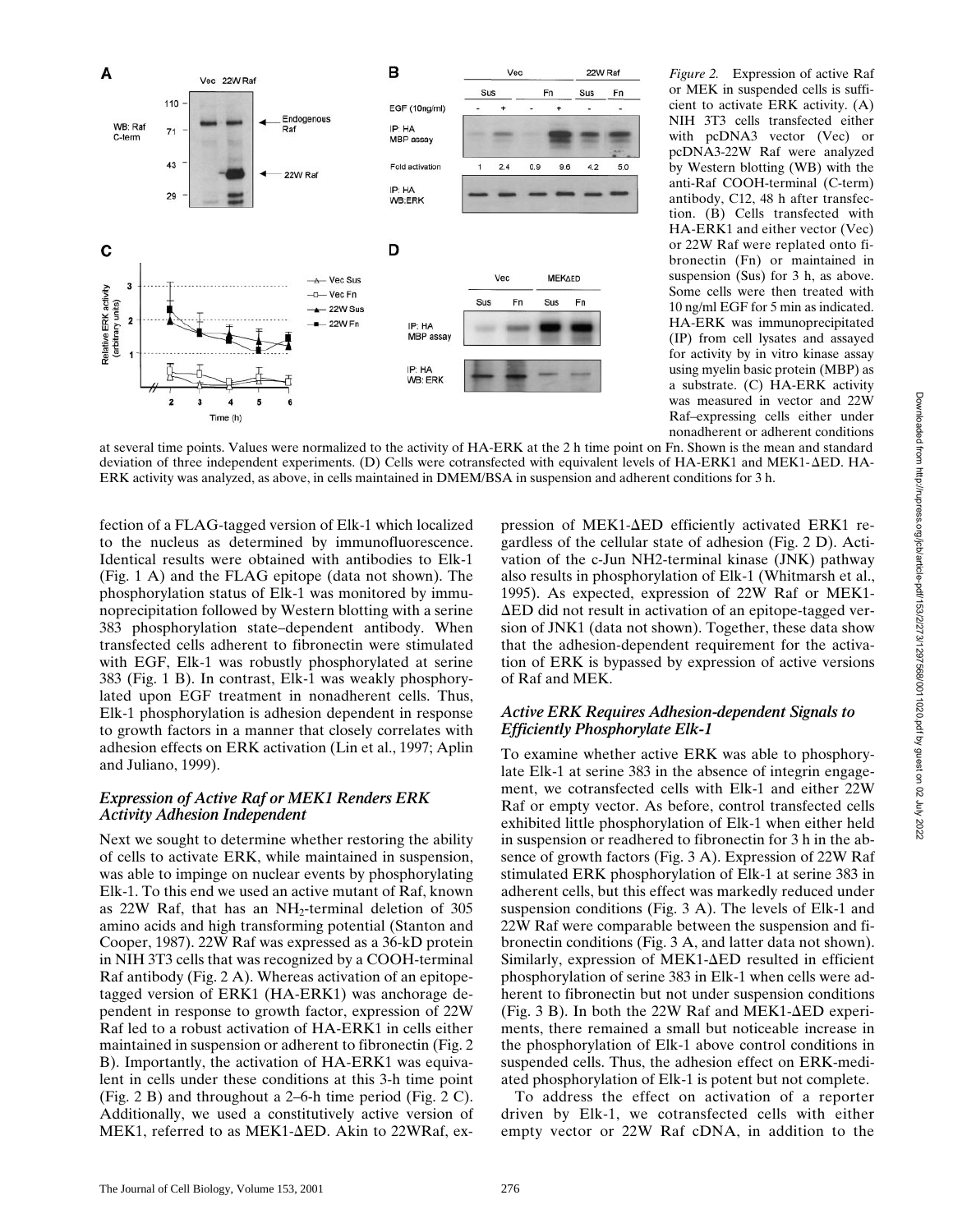

*Figure 3.* Phosphorylation and transcriptional activity of Elk-1 mediated by activated ERK are impaired in nonadherent cells. NIH 3T3 cells were transfected with FLAG–Elk-1 and either vector (Vec), 22W Raf (A), or MEK1- $\Delta$ ED (B). Serum-starved cells were either replated on fibronectin-coated plates (Fn) or maintained in suspension (Sus) for 3 h. FLAG-Elk-1 immunoprecipitates (IP) were analyzed by Western blotting (WB) for levels of serine 383 phosphorylated and total Elk-1. Shown are representatives of at least three independent experiments with equivalent results. In C, cells were transfected with GAL4–Elk-1, pFR-luc reporter, and either vector or 22W Raf. After a brief serum starvation, cells were replated as above on fibronectin-coated plates (Fn) or maintained in suspension (Sus). The increase in GAL4-Elk-1 transactivation of pFR-luc during a 4-h time period was determined by assaying for firefly luciferase activity. For each experiment, three separate samples were assayed for each condition and all readings were normalized to the activity of *Renilla* luciferase under the control of a constitutively active CMV promoter (pRL-CMV-luc). The enhanced GAL4–Elk-1–driven luciferase activity in 22W Raf–expressing cells in adherent compared with suspended cells is statistically significant ( $P < 0.05$ ).

GAL4–Elk-1 fusion and firefly luciferase reporter constructs. GAL4–Elk-1 activity was low in vector-transfected cells either maintained in suspension or replated onto fibronectin during a 4-h time period (Fig. 3 C). Expression of 22W Raf enhanced GAL4–Elk-1 activity. However, 22W Raf–expressing cells maintained in suspension showed only a 2-fold increase over vector-transfected cells compared with a 4.5-fold increase under adherent conditions (Fig. 3 C). Similarly, GAL4–Elk-1 activity was impaired in 22W Raf–expressing cells treated with CCD (data not shown). These findings demonstrate that, under conditions whereby ERK activation is equivalent, Elk-1 transactivation is strongly enhanced under adherent conditions.

### *Disruption of the Actin Cytoskeleton Inhibits ERK Phosphorylation of Elk-1*

Integrin signaling events are typically dependent on an intact actin cytoskeleton. We used the actin depolymerizing



*Figure 4.* Disruption of the actin cytoskeleton, but not the microtubule network, inhibits the ability of activated ERK to phosphorylate Elk-1. NIH 3T3 cells were transfected either with vector (Vec) or 22W Raf and either FLAG-Elk-1 (A and C) or HA-ERK1 (B). In A and B, cells were treated accordingly with  $2 \mu M$  CCD throughout adhesion to fibronectin-coated plates (Fn). In C, serum-starved cells were treated with 50  $\mu$ M colchicine (Colc), as indicated, before replating either on fibronectin-coated plates (Fn) or maintained in suspension (Sus) for 3 h. FLAG-Elk-1 immunoprecipitates (IP) were analyzed by Western blotting (WB) for levels of serine 383 phosphorylated and total Elk-1 (A and C). Additionally, in A (bottom) endogenous FAK was immunoprecipitated from cell lysates and blotted for tyrosine phosphorylation (PY) and total levels of FAK. In B, HA-ERK was immunoprecipitated and activity measured by in vitro kinase assay. Shown are representatives of at least three independent experiments with equivalent results.

agent, CCD, that caps the ends of growing actin fibers and inhibits integrin-mediated tyrosine phosphorylation of focal adhesion proteins (Burridge et al., 1992). Treatment of 22W Raf–expressing cells with CCD significantly reduced ERK phosphorylation of Elk-1 in adherent cells (Fig. 4 A, top). Under these conditions, cells remained round but firmly attached when viewed by microscopy, and FAK phosphotyrosine levels were dramatically reduced (Fig. 4 A, bottom). Overall, in these transient transfection experiments, the CCD effect was not quite as dramatic as the inhibition of Elk-1 phosphorylation in suspension. In vitro kinase assays demonstrated that ERK activation by 22W Raf was not inhibited by treatment with CCD (Fig. 4 B). In contrast, treatment of 22W Raf–expressing cells with the microtubule-disrupting agent, colchicine, did not inhibit Elk-1 phosphorylation at serine 383 (Fig. 4 C). Thus, the ability of ERK, once activated, to phosphorylate Elk-1 is dependent on an intact actin cytoskeleton, but not the microtubule network.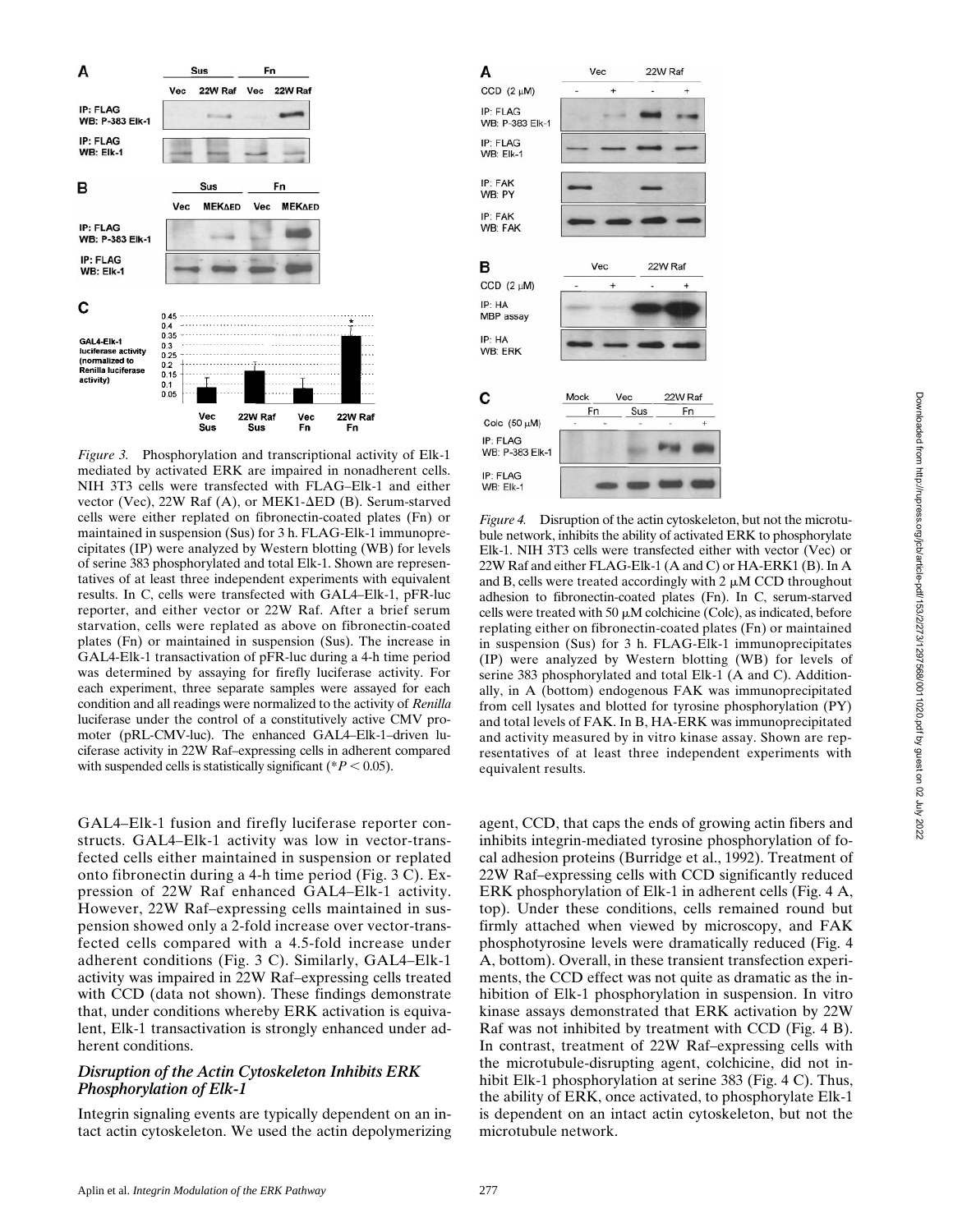

images or (B) images showing DAPI staining of nuclei. Scale bars represent either a 10 or 5 micron distance, as indicated. (C and D) tet-MEK\*-3T3 cells were transfected with FLAG–Elk-1 as before. Cells were serum starved overnight, after which in some populations tetracycline was removed from the media to induce expression of active MEK. Cells were detached and either maintained in suspension (Sus) or replated onto fibronectin (Fn) and lysed 6 h after induction. (C) Levels of MEK expression and activation of ERK determined by Western blotting (WB) of whole cell lysates. (D) FLAG–Elk-1 was immunoprecipitated (IP) and analyzed by Western blotting for phosphorylated and total levels of Elk-1.

### *Nuclear Accumulation of ERK Is Impaired by Disruption of the Actin Cytoskeleton*

The above findings suggested that ERK might be unable to redistribute properly to the nucleus upon activation in nonadherent conditions. To investigate this possibility, we used an NIH 3T3 cell line that expresses active MEK1 (tet-MEK\*-3T3) under inducible control. Upon induction of active MEK in these cells, ERK is activated similarly under adherent and suspension conditions (Roovers et al., 1999). We used this system to analyze the role of adhesion upon the localization of ERK, after induction of active MEK. By confocal analysis, we determined that in adherent tet-MEK\*-3T3 cells, ERK was localized primarily in the nuclear compartment, whereas MEK was present in the cytoplasm (Fig. 5 A, left). In contrast, in nonadherent cells, ERK extensively colocalized with MEK in the cytoplasmic compartment (Fig. 5 A, right). Higher magnification images confirmed that ERK was inefficiently translocated to the nucleus in nonadherent conditions (Fig. 5 B). Consistent with a role for integrin-associated actin structures playing an important role, ERK was poorly localized

to the nucleus in adherent tet-MEK\*-3T3 cells treated with CCD (Fig.  $5 B$ ). Quantification of  $> 50$  MEK-positive cells revealed that nuclear ERK staining was predominant in 75% of adherent cells, but only in 20 and 35% of cells treated with CCD and incubated in suspension, respectively. Moreover, some suspended and CCD-treated cells showed diffuse, rather than cytoplasm-specific, ERK staining. Similar observations on the immunolocalization of ERK were found in cells transiently expressing 22W Raf, in that ERK poorly distributed to the nucleus in nonadherent conditions (data not shown). The confocal analysis agrees well with our Elk-1 results which indicate that adhesion-dependent translocation of ERK in NIH 3T3 cells is potent but not complete.

We next examined whether the inability of ERK to accumulate in the nucleus of nonadherent tet-MEK\*-3T3 cells, induced to express active MEK, corresponded to inefficient phosphorylation of a nuclear target. To this end we transfected these cells with FLAG–Elk-1 and induced expression of active MEK in suspension or adherent conditions. Consistent with earlier published findings (Roovers et al., 1999), induction of active MEK (by re-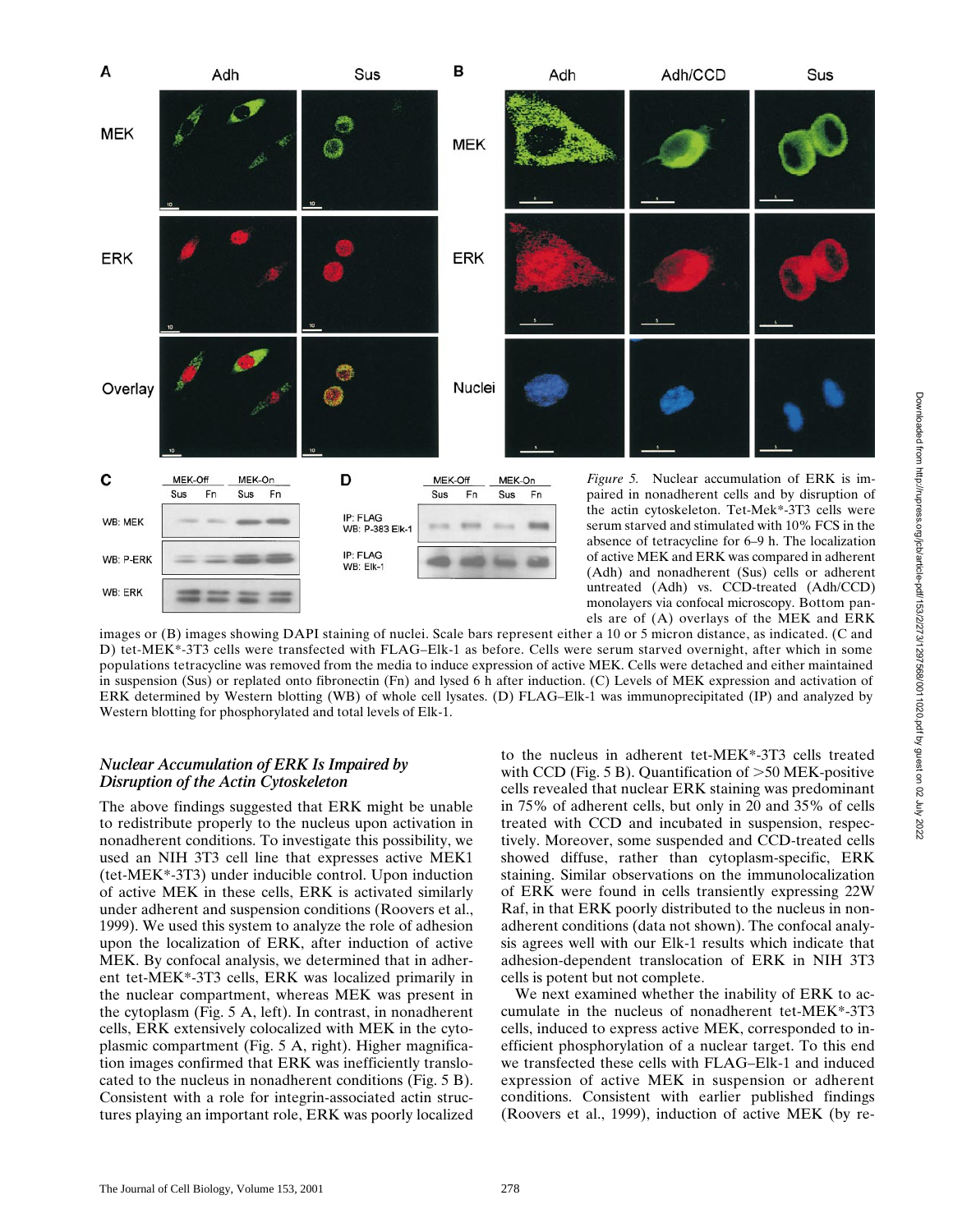

Adh

*Figure 6.* Targeting of cyclin D1 to the nucleus in not affected by disruption of the actin cytoskeleton. Tet-cyclin D1-3T3 cells were G0-synchronized and stimulated with 10% FCS in the absence of tetracycline in monolayer in the absence and presence of CCD. The cells were fixed 6 h after stimulation, stained with anti-cyclin D1 antibody and DAPI nuclear stain, and analyzed via confocal microscopy. An overlay of the cyclin D1 and DAPI images is shown. The scale bars show a 10 micron distance. Adh, adherent.

moval of tetracycline from the culture media) was independent of anchorage (Fig. 5 C, top). Western blotting with an antibody that recognizes dually phosphorylated ERK demonstrated that ERK was phosphorylated to comparable levels upon removal of tetracycline in both suspended and adherent cells (Fig. 5 C, middle and bottom). The level of Elk-1 phosphorylation at serine 383 in uninduced cells was higher than observed in the vector controls in the transient transfection experiments. This is likely due to the slightly elevated levels of active ERK in the noninduced cells. Nevertheless, Elk-1 phosphorylation was noticeably and consistently increased in adherent, but not suspension, cells that were induced to express active MEK (Fig. 5 D). Taken together, data from these confocal immunolocalization and Elk-1 phosphorylation experiments indicate that despite being active, ERK requires a state of cellular adhesion for efficient nuclear translocation, and that integrin–cytoskeletal connections are important for this process.

### *Disruption of the Actin Cytoskeleton Does Not Prevent Nuclear Accumulation of Cyclin D1*

Similar to ERK, cyclin D1 does not contain a consensus nuclear localization sequence; rather, it is localized to the nucleus via such sequences in the cyclin-dependent kinase inhibitors,  $p21^{cip1}$  and  $p27^{kip1}$  (LaBaer et al., 1997; Cheng et al., 1999). To examine the possibility that disruption of the actin cytoskeleton has a global effect on nucleocytoplasmic transport, we analyzed nuclear localization of cyclin D1 in CCD-treated cells. Confocal immunolocalization experiments showed that nuclear accumulation of ectopically expressed cyclin D1 in tet-cyclin D1-3T3 cells, was not altered upon disruption of the actin cytoskeleton as indicated by its colocalization with DAPI-stained nuclei (Fig. 6). Thus, nuclear accumulation of cyclin D1 protein via a consensus nuclear signal import mechanism is not dependent on an intact actin cytoskeleton.

## *Discussion*

Cellular adhesion via integrin receptors is intimately involved with regulation of signaling cascades. Phosphorylation of the Elk-1 transcription factor in response to growth factor treatment is impaired in nonadherent conditions. Under these conditions, growth factor activation of ERK is impaired. However, in these studies we bypassed this regulatory step by expression of active forms of Raf and MEK. Despite being able to render ERK activity anchorage independent, Elk-1 phosphorylation continued to display an adhesion requirement. Furthermore, we showed by confocal microscopy that when the ERK pathway is activated, nuclear translocation of ERK is hindered in suspended cells. Both localization of ERK from the cytoplasm into the nucleus and phosphorylation of Elk-1 were inhibited on CCD treatment, highlighting the importance of the integrin–actin cytoskeletal connection. By contrast, treatment with colchicine failed to abrogate 22W Raf–mediated phosphorylation of Elk-1, arguing against a requirement for an intact microtubule network in ERK translocation. Nuclear localization of ectopically expressed cyclin D1 was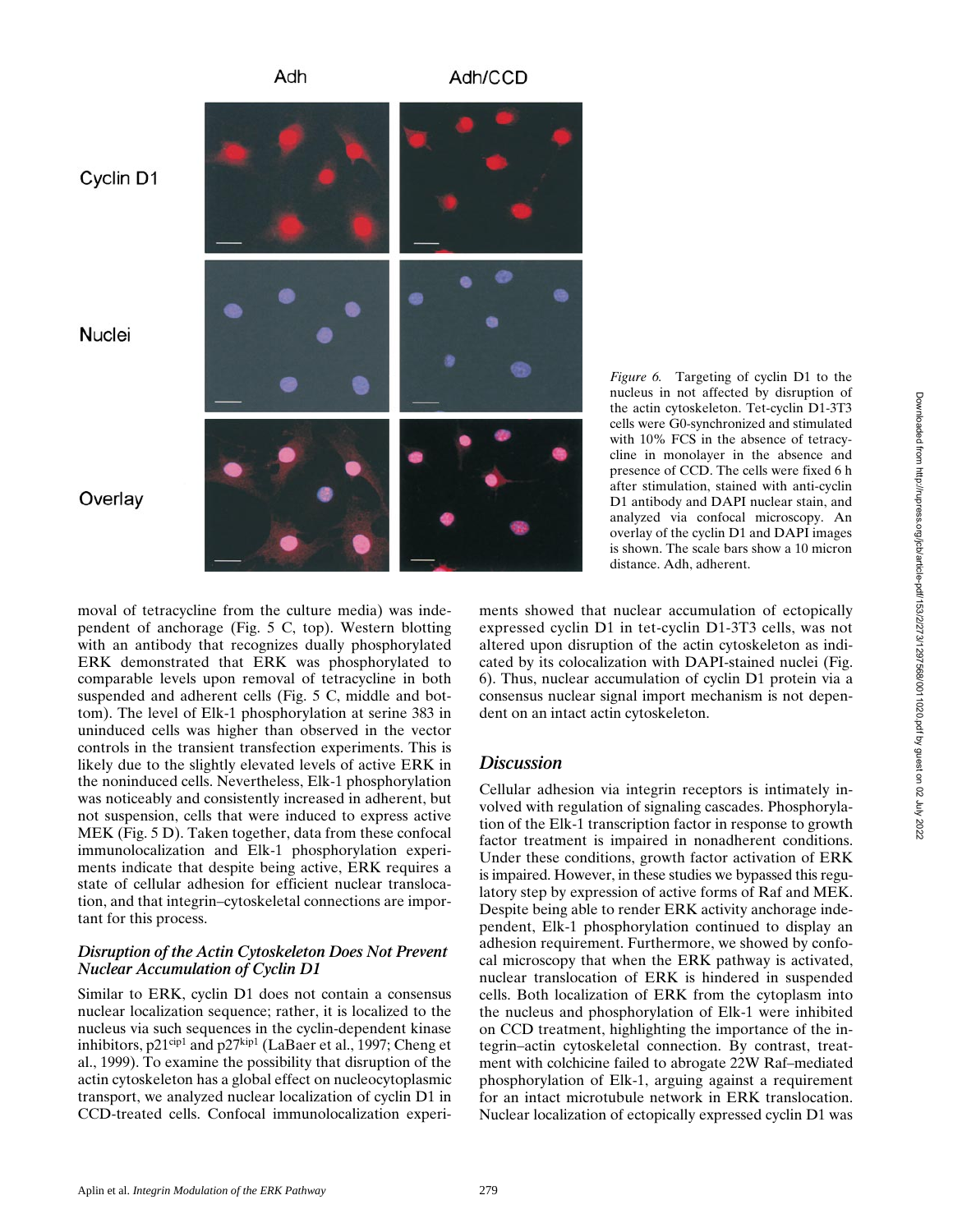unaltered by disruption of the actin cytoskeleton, indicating that interference with nuclear localization is not a generalized effect. Thus, in addition to integrins being able to regulate growth factor activation of ERK, we suggest the presence of a second integrin-regulated checkpoint in the ERK cascade. This checkpoint is downstream of activation, but occurs at the level of active ERK accumulation in the nucleus and phosphorylation of its nuclear substrates.

The observation that integrity of the actin cytoskeleton is necessary for trafficking of ERK to the nucleus is a novel and interesting finding. Although it is well established that activation of the ERK pathway contributes to induction of cyclin D1, previous studies have yielded inconsistent results with regard to the role of ERK signaling in the adhesion-dependent expression of cyclin D1 expression. Roovers et al. (1999) reported that forced activation of the MEK/ERK pathway leads to the expression of cyclin D1 in suspended 3T3 cells, whereas Le Gall et al. (1998), using a similar approach, failed to see cyclin D1 expression when the MEK/ERK pathway was activated in suspended CCL39 cells. As relatively low levels of ERK signaling are sufficient to induce cyclin D1 (for a review see Roovers and Assoian, 2000), our results may provide an explanation for these discrepant observations. Perhaps the different results obtained by Roovers et al. (1999) and Le Gall et al. (1998) reflects the fact that ERK translocation to the nucleus is strongly dependent on integrin signaling in some cell lines, whereas it is less strictly dependent on integrin signaling in others. Indeed, we do see low levels of nuclear ERK staining when induced tet-MEK\*- 3T3 cells used in Roovers et al. (1999) are cultured in suspension or treated with CCD.

We favor the explanation that integrins support efficient ERK translocation to the nucleus, as we find that in cells expressing active MEK, ERK preferentially colocalizes with MEK in the cytoplasm of nonadherent but not adherent cells. Other recent findings have pointed towards an adhesion dependence of ERK translocation to the nucleus (Danilkovitch et al., 2000). In these studies, macrophagestimulating protein showed reduced ERK activation and a further lack of detectable ERK translocation to the nucleus in suspended RE7 epithelial cells; however, this study did not examine ERK translocation under conditions where high ERK activity is maintained in suspended cells. ERK is deactivated by the activity of a variety of cellular phosphatases, including MKPs, and dephosphorylation of nuclear ERK leads to its rapid export (Khokhlatchev et al., 1998), thus possibly presenting an alternative explanation of our results. However, in our system it is unlikely that dephosphorylation of ERK is upregulated in suspended cells, as ERK activation mediated by active versions of either Raf or MEK was unaltered in suspension versus adherent conditions. Additionally, under serum-free conditions levels of the nuclear-localized MKP-2 are unaltered in suspended versus adherent cells (data not shown). The activities controlling Elk-1 dephosphorylation are not well characterized, although recent studies in COS cells have implicated a role for the calcium-dependent protein phosphatase 2B (calcineurin) (Sugimoto et al., 1997; Tian and Karin, 1999).

Integrin-mediated adhesion has been shown to recruit a variety of structural and signaling molecules into specialized sites and to cause the membrane localization of the GTPase, Rac (Burridge et al., 1992; del Pozo et al., 2000). However, the mechanism underlying effects of adhesion on ERK trafficking to the nucleus is as yet undetermined. ERK is sequestered in the cytoplasm through its interaction with binding partners, such as its upstream activator MEK, and efficient ERK-mediated activation of gene transcription is enhanced through the binding of the scaffolding protein, MEK partner 1 (MP-1) (Schaeffer et al., 1998). Thus, the balance of ERK interactions between its upstream activators and scaffolding proteins may be altered by the state of cellular adhesion. Nuclear translocation of ERK is dependent on its ability to homodimerize; ERK mutants defective in this ability poorly translocate to the nucleus when microinjected into fibroblasts (Khokhlatchev et al., 1998). An intriguing notion is that integrins, via the formation of an actin-based platform, enhance the ability of ERK monomers to homodimerize. Consistent with this idea, recent evidence suggests, at least under in vitro conditions, that ERK can directly bind to actin and actin-binding proteins, such as  $\alpha$ -actinin (Leinweber et al., 1999). Furthermore, active ERK molecules can be detected at sites of integrin-mediated adhesion (Fincham et al., 2000). Future research will be directed at understanding the mechanism underlying the adhesion regulation of ERK nucleocytoplasmic trafficking.

Our findings add credence to the emerging theme that cell adhesion molecules regulate nuclear signaling events. Ingber and colleagues have shown that integrin "hard-wiring" is able to impact on nuclear structure (Maniotis et al., 1997). Further, certain integrins may provide direct modulation of nuclear events. For example, engagement of the leukocyte integrin LFA- $1/\alpha$ L $\beta$ 2 has been shown to initially bind and subsequently promote the nuclear localization of the c-Jun coactivator, JAB1, leading to enhanced activating protein 1 (AP-1) transcriptional activity (Bianchi et al., 2000). High expression levels of the cell–cell adhesion molecules, E- and N-cadherin, reduce the nuclear localization and transcription potential of  $\beta$ -catenin, by recruiting it to sites of cell–cell contact (Sadot et al., 1998; Orsulic et al., 1999). In conjunction with our current findings on integrin regulation of ERK localization, these other reports highlight an important role for cell adhesion molecules and the actin cytoskeleton in the nuclear trafficking of signaling molecules.

We thank members of the Juliano lab for helpful discussions, Brian Hogan for technical support, and Xiaoyun Zhu for assistance with the early confocal experiments. We are grateful to Channing Der, Andrew Sharrocks, and Natalie Ahn for plasmid gifts.

This work was supported by National Institutes of Health grants GM26165 (R.L. Juliano) and CA72639 (R.K. Assoian). Sheryl Stewart is supported by a predoctoral fellowship from the American Heart Association.

Submitted: 3 November 2000 Revised: 16 January 2001 Accepted: 20 February 2001

#### *References*

- Adachi, M., M. Fukuda, and E. Nishida. 2000. Nuclear export of MAP kinase (ERK) involves a MAP kinase kinase (MEK)-dependent active transport mechanism. *J. Cell Biol*. 148:849–856.
- Albanese, C., J. Johnson, G. Watanabe, N. Eklund, D. Vu, A. Arnold, and R.G.